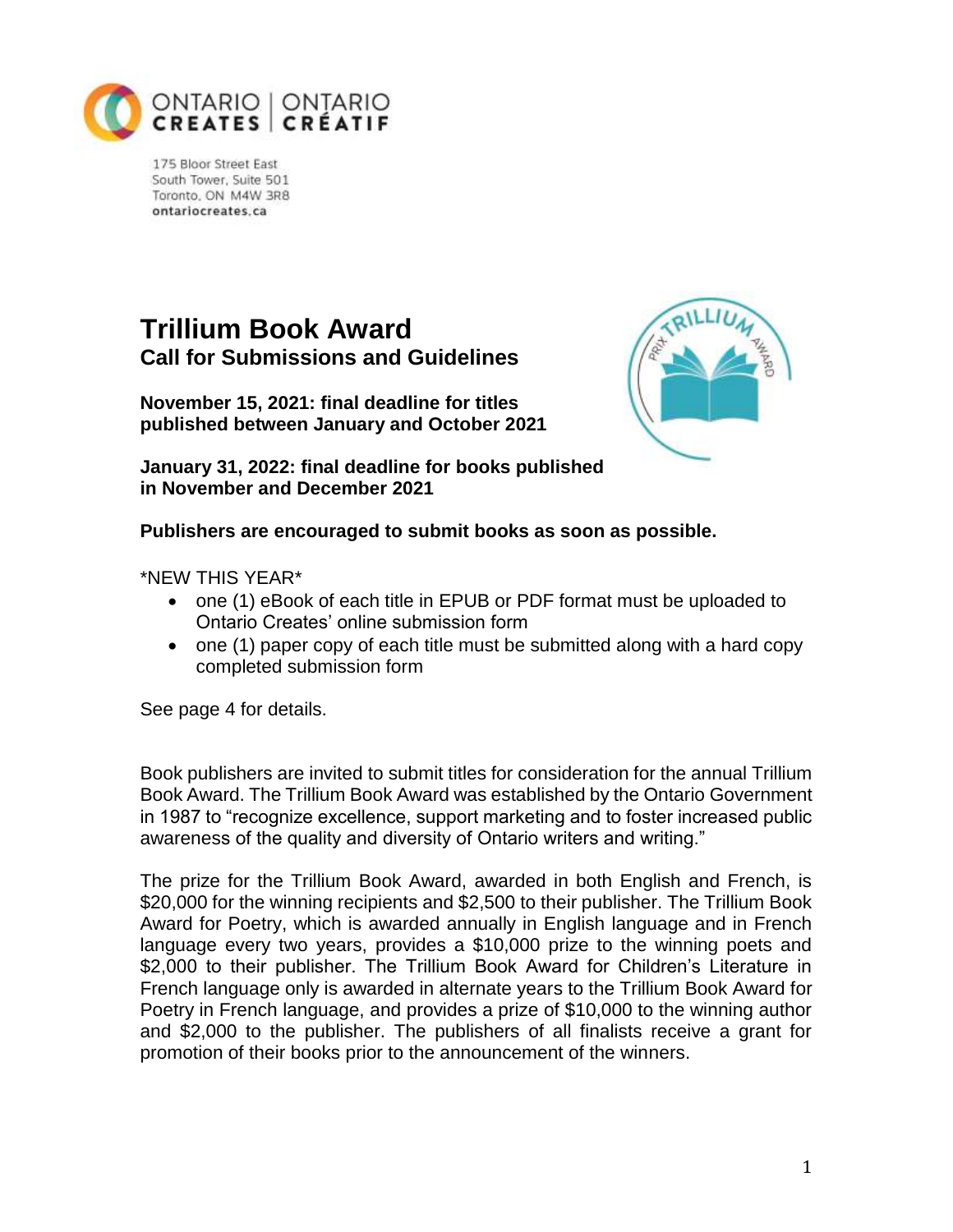

175 Bloor Street East South Tower, Suite 501 Toronto, ON M4W 3R8 ontariocreates.ca

Publishers of French language titles should note that the Trillium Book Award for Poetry in French language will be awarded for eligible titles published in the calendar years of 2020 and 2021. The Trillium Book Award for Children's Literature in French language will not be given out this year, but will be awarded for the Trillium Award for eligible titles published in 2021 and 2022 (to be announced subsequently in Spring 2023).

Three jury members per language judge the submissions, and select the shortlists and winning titles. This independent jury is composed of writers and other members of the literary community.

## **Eligibility Criteria**

Eligibility requirements for all books being submitted for these awards are that:

- Books must be written by an Ontario writer who has lived in Ontario for at least three out of the past five years. In the case of a co-authored title, both authors must meet this rule and would split the prize money if selected as the winner.
- Only book publishers may submit titles for consideration.
- Submitted titles must have an ISBN and must have a minimum of 48 bound pages, except in the case of children's books which must have a minimum of 24 pages.
- Books published only in e-book format are eligible for submission. If an e-Book is published simultaneously as a traditionally printed book during the eligibility year, the printed book is eligible and should be submitted. For books published only as e-Books, the electronic form is eligible, but the publisher must provide a copy, printed and bound.
- Collections and/or selections may be submitted provided that there is a substantive amount of material that has not previously been published in book format.
- Anthologies, new editions, re-issues, re-issues, reprints and translations are not eligible for submission.
- When determining submissions, publishers should be cognizant that the key criterion for the awards is "literary excellence".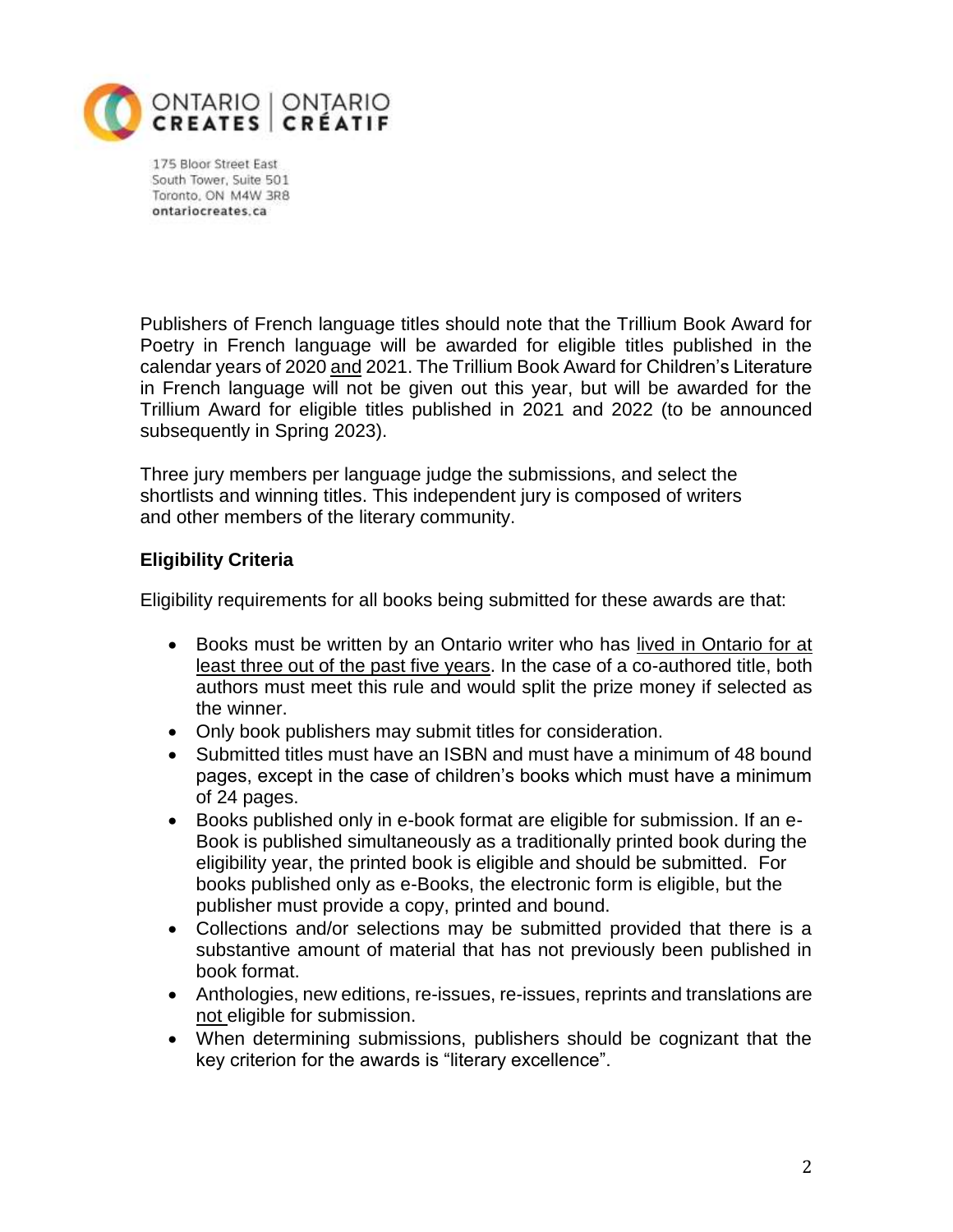

175 Bloor Street East South Tower, Suite 501 Toronto, ON M4W 3R8 ontariocreates.ca

Specifically for titles being submitted for the **Trillium Book Award** it should be noted that:

- Titles must have been published for the first time in 2021 calendar year, be distributed in Canada, and still be in print and available for sale in the spring of 2022.
- Books of all genre types may be submitted: fiction, non-fiction, drama and children's books are all eligible. (Note: French-language publishers may prefer to submit children's books for the Trillium Book Award for Children's Literature in French language).
- There is no restriction regarding the previous number of works an author has written.

Specifically for the **Trillium Book Award for Poetry** it should be noted that:

- Only a first, second or third work of poetry by the poet is eligible for submission as this award was created to honour achievement by new, emerging poets. However, works by more established poets may be submitted for the traditional Trillium Book Award.
- Titles submitted for this award in English language must have been published for the first time in 2021 calendar year, be distributed in Canada, and still be in print and available for sale in the spring of 2022.
- Titles submitted for this award in French language may be submitted at this time provided that they have been published for the first time in the 2020 or 2021 calendar year, be distributed in Canada, and still be in print and available for sale in the spring of 2022.

For the **Trillium Book Award for Children's Literature in French Language** only, it should be noted that:

- Titles may be submitted for this award may be submitted at this time provided that they have been published for the first time in the 2021 calendar year, but note that these titles will be held and carried over for consideration along with 2022 titles.
- There is no restriction regarding the previous number of works an author has written.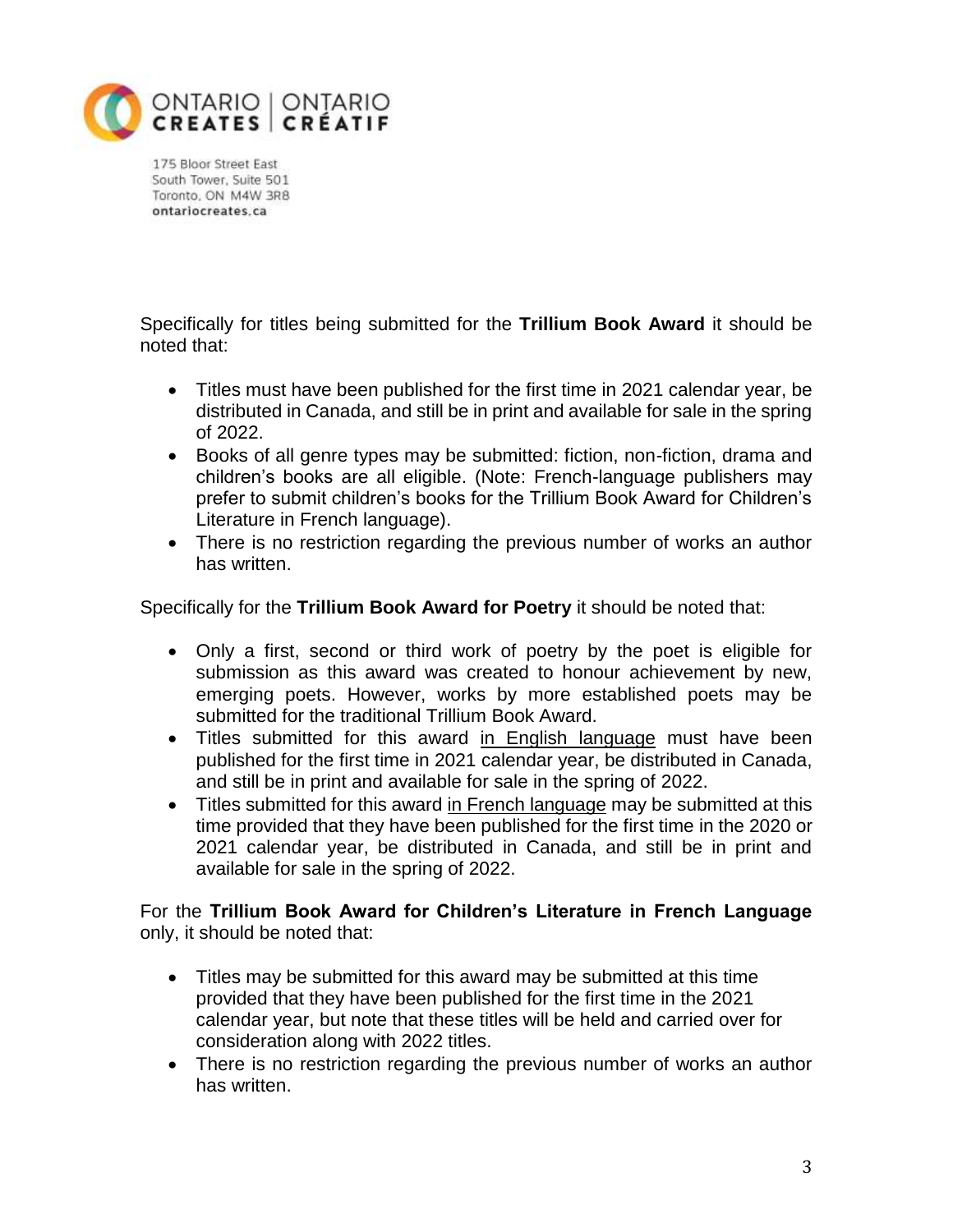

175 Bloor Street East South Tower, Suite 501 Toronto, ON M4W 3R8 ontariocreates ca

For all award submissions publishers should note that submissions should:

- include one (1) eBook of each title in EPUB or PDF format uploaded to Ontario Creates' online submission form;
- include one (1) paper copy of each title (if submitting a book published only in e-book format, the publisher must provide 1 copy, printed and bound). Ontario Creates will not return books and may donate them to an organization or initiative of its choosing;
- be accompanied by a completed submission form;
- be submitted as soon as possible for titles published between January and October 2021, and no later than November 15, 2021, and;
- for titles published in November and December 2021, be submitted upon publication; submissions will be accepted up to January 31, 2022.

#### *Please allow sufficient time for postal delivery. Due to the volume of submissions, we are unable to confirm receipt of parcels. We recommend that you use a traceable shipping method so that you can track the progress of your package.*

## **Announcement of Shortlist and Winners**

The juries will select a shortlist in Spring 2022. The award winners as chosen by the respective juries will be announced at a special event held in Toronto a few weeks after the announcement of the shortlist.

In the event that there are less than five (5) eligible titles received for a particular award, a shortlist and winner may not be considered in the relevant category for this year. However, the submitted titles would be held and be eligible for consideration along with titles submitted in the following year. Publishers will be notified in such an instance.

## **Publisher Obligations**

If an author is a finalist for a Trillium book Award, the publisher will agree to:

• Supply Ontario Creates with 15 additional copies of the shortlisted book for publicity purposes.